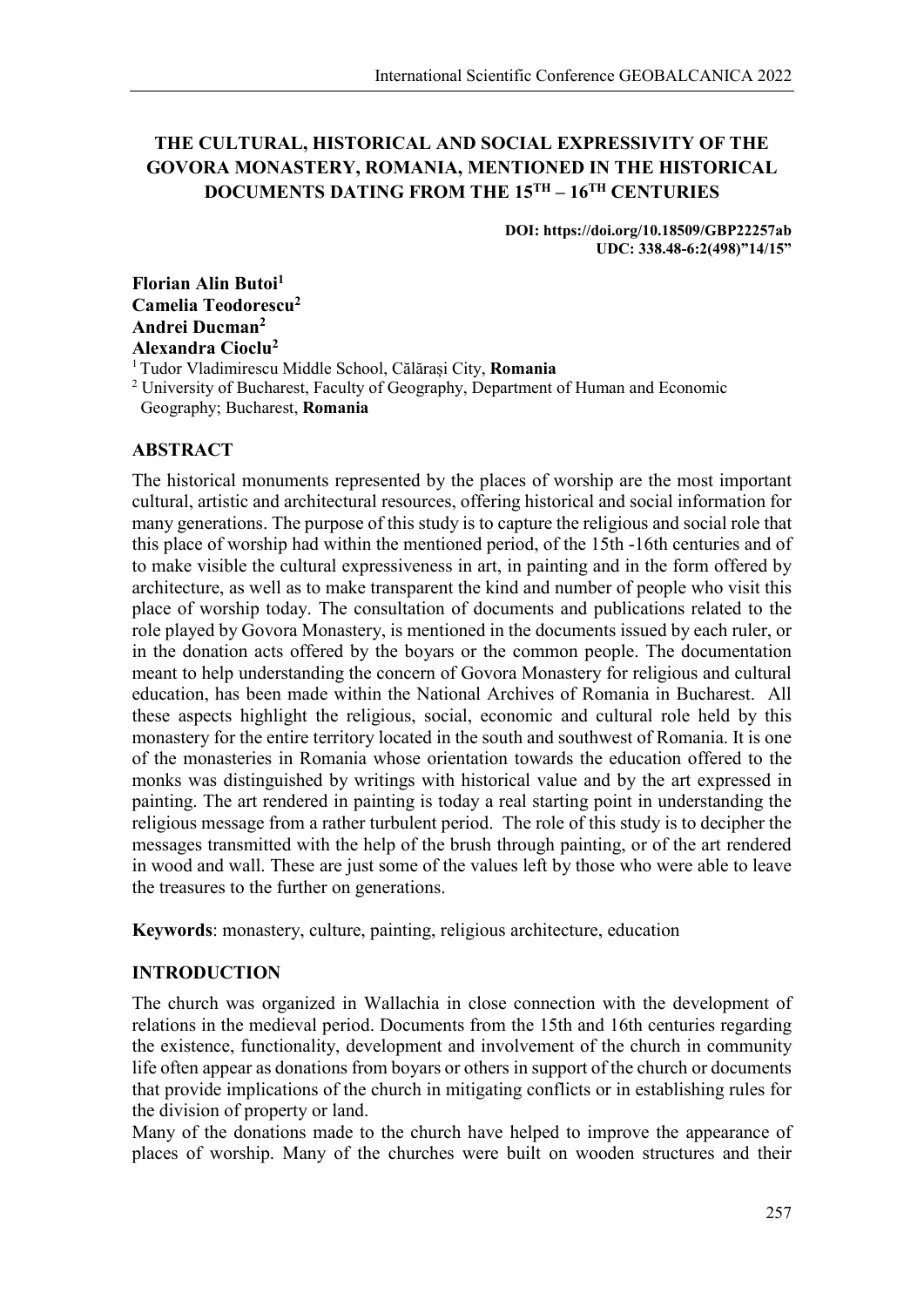deterioration was inevitable. This is exactly what led to their reconstruction, renovation or expansion. From this point of view, the 15th and 16th centuries are notable for the changes in the interior and exterior appearance of churches and monasteries. Govora Monastery is no exception, being in the attention of the voivodes of that period, and the documents reproduce these aspects, through the multitude of donations offered by ordinary people, boyars and Wallachian rulers of these two centuries under study, because it is in a stage not exactly favorable [6], [11].

Very few documents directly mention painting in places of worship which is a surprising result for that period. The analysis of the church art and implicitly of the architecture was made taking into account the economic, social and historical context of the period. There are peculiarities in drawing lines of force in art, color, shape, height and orientation, thickness and decorative elements. All these forms a style or within the same style, elements of style are captured, which come to particularize a century or an epoch [4], [7]. The 15th and 16th centuries are quite full of events, which played an essential role in architecture, especially in religious architecture, dominating the cultural landscape of the villages and fairs of that time. Oltenia is the historical province of Romania that does not deviate from these events, all oriented towards the establishment of the independent state, Wallachia. This struggle is very well represented in art and architecture being in line with the trend of that time in which buildings were enriched in their appearance with paintings or decorative elements carved in stone and wood. It is the century of historical events when the directions of consolidating the central authority against the centrifugal (removal) tendencies manifested by the great feudal lords and the defense of the borders against the danger of conquest posed by the neighboring powers are pursued [5], [11], [10].

## **METHODOLOGY**

Regarding the method used to develop this study, we went through the following steps:

1. Identification of the Govora Monastery and the particularities of art and architecture characteristic of the analyzed period, ie those of the 15th and 16th centuries;

2. Analyzing the specific documents existing in the National Archives of Romania with the Govora Monastery;

3. Discussions regarding the cultural value offered by architecture, picture and sculpture, present at Govora Monastery.

## **RESULTS AND DISCUSSIONS**

Regarding the construction of this place of worship, there are assumptions about the existence of a much older church. The existing documents place it in this area starting with 1495, when it is mentioned in the document issued on September 15 by Radu cel Mare, the ruler of Wallachia. The inscription of the monastery is not from that period being rebuilt together with the church. What is important are the mentions made, regarding Radu the Great and also about the general condition of the church and its painting. "...from it's beginning, it is not known who erected this church, and during Radu Voda's time, the son of Vlad-Voda, they had found this church as deserted and broken at the date of 7000 (1491-2) and through good will they started to fix it and make it more beautiful..." (fig. 1).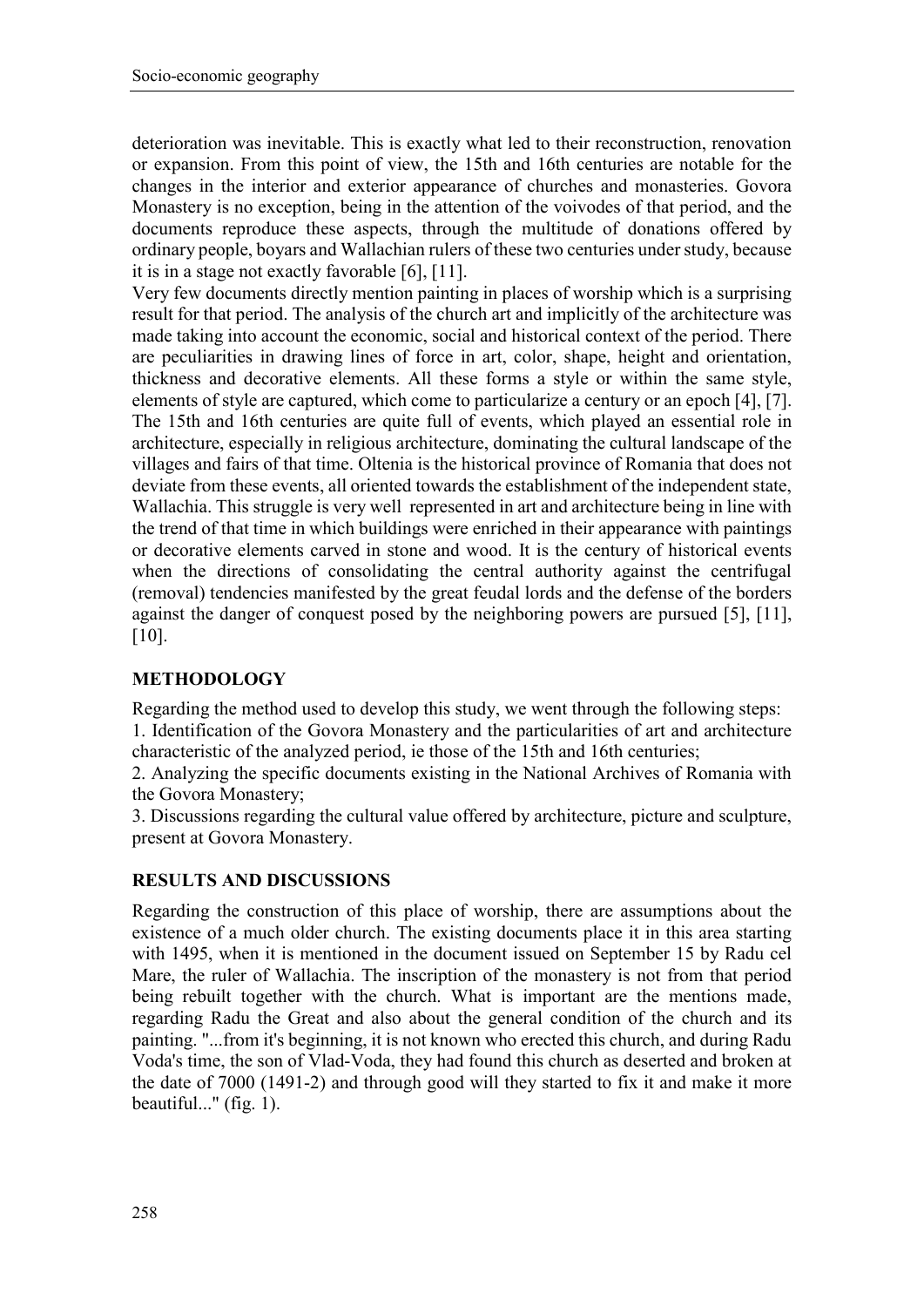Due to the "deserted and broken" state of the monastery church at the end of the fifteenth century, in regards to its deterioration, we can admit that the church was build before this time, maybe it was even built during the reign of Mircea the Elder (Mircea cel Bătrân) [6].

Following the historical documents carefully, we can conclude that during the reign of Radu cel Mare the construction of this place of worship was completed. During his reign, which lasted 12 years, he paid special attention to it, offering him gifts (donations) and privileges, mentioned in the 12 documents that are kept today at the National Archives of Romania. What is interesting is that none of them (out of the 12 documents issued by Radu the Great) mention Radu the Great as the founder of the monastery.

Thus, the first existing document referring to the Govora Monastery is the one dated April 14, 1496, which mentioned the donation to the Monastery of the village of Ionesti, Selistea Corbenilor and a vineyard on the border of Copacel [19]. From another document issued on August 1, 1496, Radu the Great donated gypsy slaves and an annual gift of money and food to the villages of Govora Monastery [3]. It is mentioned in the document that "with all my heart, especially towards the holy monastery, the place called Govora", shows that has a certain attraction towards this place of worship. The ruler explains his intervention by the reason that "I saw it without saints" and therefore, working hard, I raised and renewed it"[19], [12].

The document from March 22, 1497 is the one that, among those offered to the Govora Monastery, makes one last and important reference to the foundation of the monastery. It is mentions in the document that "… 3000 aspri are donated, the village of Stoicianii, half of Stolniceani and part of Curtisoara…" [19] and "Seeing that the well-honored lords, who built and beautified and took pitty for the holy churches, especially those in that place, were the Govora Monastery" [19].



Figure 1. The inscription of the Govora Monastery.

The 16th century brings other documents that refer to the Govora Monastery especially to the donations received from the rulers of this period. At the beginning of the 16th century, on June 6, 1508, the document was issued by Mihnea the evil voivode, who donated the village of Glodu and Hinta to the Govora Monastery, following a judgment [19], [14].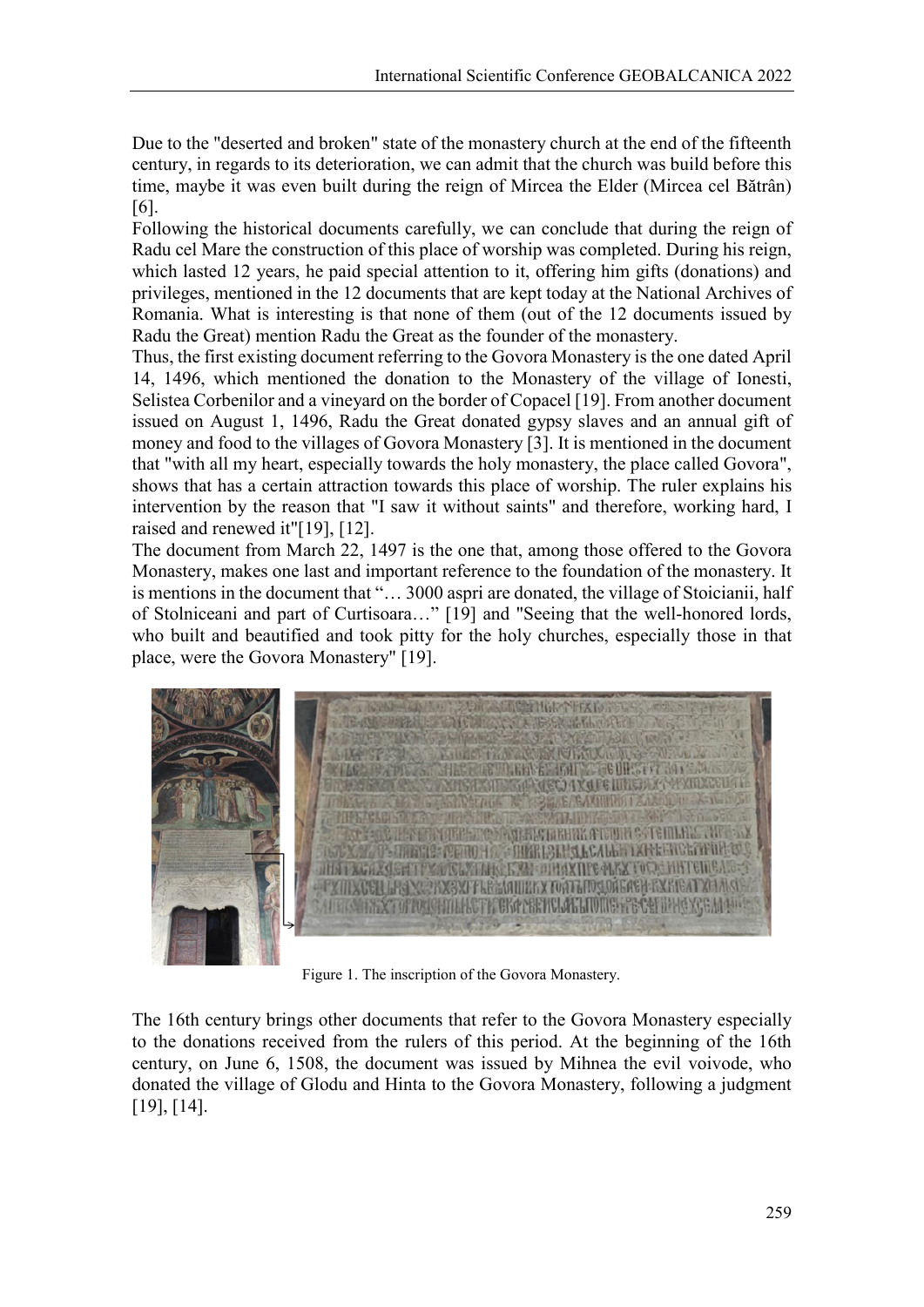It can be stated that the Govora Monastery in the 16th century played an important role in the social, cultural, religious and economic life of Oltenia. This can be supported by the multitude of documents issued by the rulers of this century and beyond.

Thus, Prince Vlad the Younger issues a series of documents supporting the donations to the Govora Monastery. One of them is the one issued on April 19, 1511 in Targoviste, through which 3 slave gypsies with their sons were donated by Neaga, daughter of Dan Durduca to the Govora Monastery [19].

Neagoe Basarab the ruler (1512-1521) focuses on the Govora monastery through a series of donations. Similarly, to the others before him, he reinforces the donations already received. Thus, out of the documents issued by him, it is worth mentioning: the document issued on 16th of September 1512, which gives hill in Bunesti and gypsies, gifted by Danciu when he became a monk; another document is the one issued on the 1st of April 1513 through which the ruler gifts the Nevoia meadow to the Govora Monastery, gifted by the treasurer Tudor and the hill near the meadow, gifted by the ruler; but also the document issued on the 30th of October 1517, through which Neagoe Basarab the ruler gifts villages, parts of villages, vines, mills, ponds, gypsies, a quarter of the royal customs from Rancu, and 2000 litres of wine from the royal winery in Ramnic, exempting them of all taxes and services. Radu from Afumati is the ruler who gifts the enslaved gypsies to the Govora monastery on the 31st of March 1526 [19].

During the reign of Vlad Vintila Voievod (1532-1535), a series of documents are preserved by which the previous donations are confirmed (fig. 2). A series of documents are also issued during the reign of Radu Paisie (1536-1545), who continues to pay attention to the goods and aspect of the Govora Monastery, issuing 9 documents. He confirmed the donations of his predecessors (fig. 3 and fig. 4) and gave villages and gypsies. [1]. Mircea Ciobanu Voievod, with his reign in Wallachia interrupted in terms of duration (1545-1552; 1553-1554; 1558-1559), is the one who offers a series of privileges and attentions to the Govora Monastery, through the donations he made [8].







**Figure 3.** The document issued on June 30, 1542 in Târgovişte in which Radu Paisie Voievod donates to the Govora Monastery the village of Strâmbele, the National Archives of Romania, Bucharest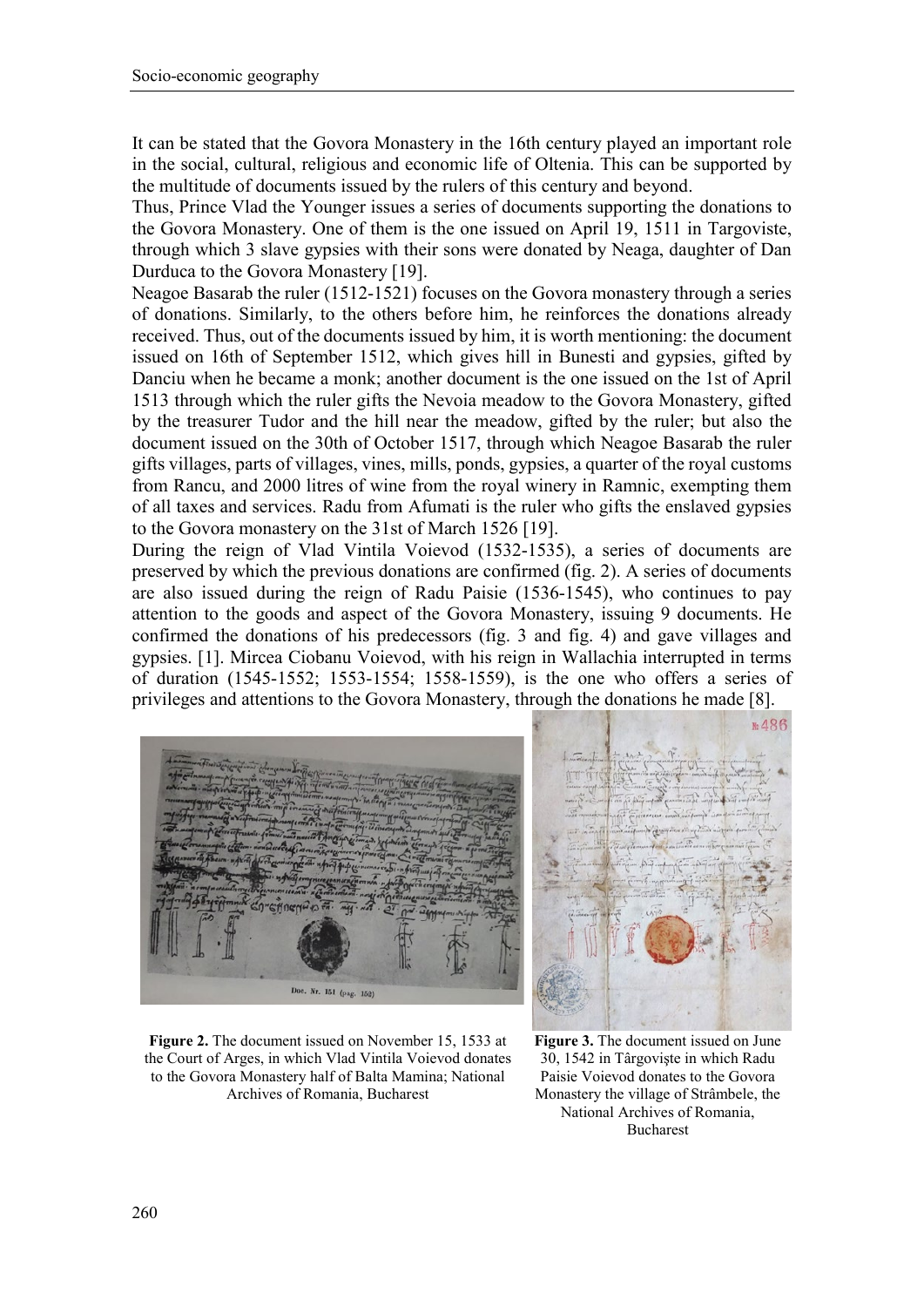

**Figure 4**. The document issued on January 16, 1545 in Târgoviște. Radu Paisie donates to the Govora Monastery Stoicenii village on Olt, National Archives of Romania, Bucharest.

The architecture of today's Govora Monastery is mostly the one rebuilt during these two centuries, intervening only to maintain the specificity of this place of worship (fig. 5). Many of the donations and revenues of this place of worship were aimed to maintain the cultural value of Oltenia in the 15th and 16th centuries, with details attached in the following centuries, especially during the reign of Constantin Brancoveanu [11], [18], [15].



**Figure 5**. General image of Govora Monastery today.

Inside, since the reign of Radu the Great, the preoccupation for restoring the painting has existed. These are the clear influences of Byzantine painting, today presented as a true point of analysis and understanding of what the Byzantine represented for the entire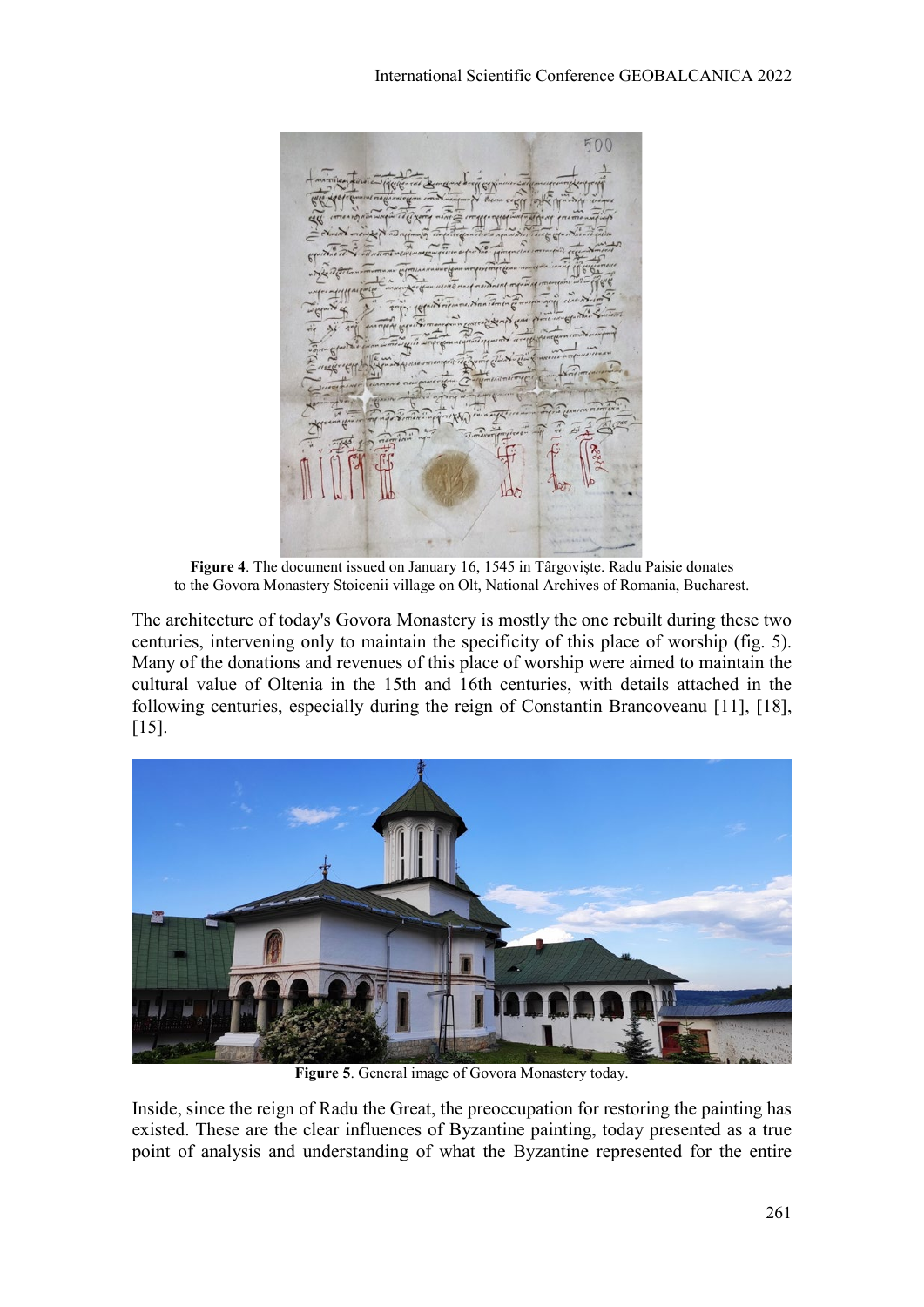Orthodox church in Romania in the medieval period [16], [17] [13], [9]. There have also been some changes over time, but the basic features are clear. The most important image is the one of the winged Virgin Mary (fig. 6). The whole picture highlights the Byzantine cultural values (fig. 7)



**Figure 6.** The winged Virgin Mary. **Figure 7**. Interior painting at Govora Monastery.

The cultural value is completed by the wood and stone sculpture present at the Govora Monastery (fig. 8 and fig. 9). These wooden embroidery elements offered by the iconostasis comply with the requirements of the 15th and 16th centuries but are remade due to damage.



**Figure 8**. Iconostasis - wood carving at Govora Monastery.



**Figure 9**. Framing of the entrance door - stone sculpture at Govora Monastery.

The vegetal elements were in all the geographical space of Oltenia a real source of inspiration for those who decorated the places of worship in painting or sculpture. All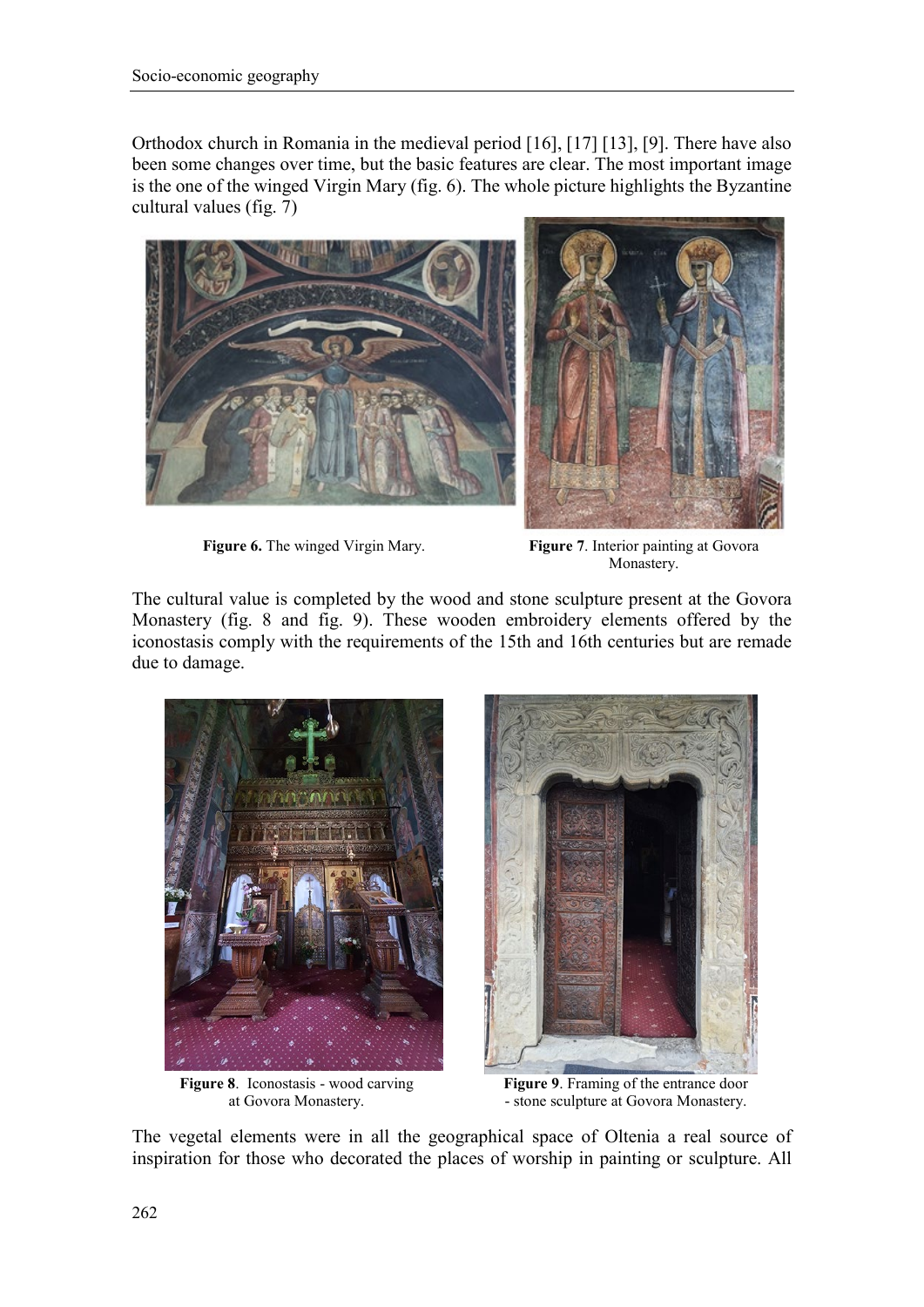these artistic representations respected the requirements imposed by certain dispositions in order to maintain the significance of each form. The same thing was observed in the painting and sculpture at Govora Monastery [2].

The exterior decorative elements, from the median area, which separate the two registers, also come to complete the mentioned ones. The whole image offered by the Govora Monastery keeps the clear image of its construction in a period disturbed from social and historical point of view, but from artistic point of view, under the clear Byzantine influence.

## **CONCLUSIONS**

Govora Monastery is one of the places of worship with a remarkable cultural value, not only for Oltenia but for the entire southern part of Romania and for Romania as a whole. It is a symbol of orthodoxy in this space, with a remarkable antiquity, founded in historical documents.

The historical documents, through the impressive number referring to the Govora Monastery, reinforce the idea that the importance of this place of worship is great. For only two centuries, dozens refer to this place of worship. Every ruler of this period considered it, through the donations or reinforcements of the previous donations.

Through the historical information provided, through the details of architecture, painting and sculpture in wood or stone, it offers multiple possibilities, from the religious ones to the cultural-tourist. The cultural values of any area, through the peculiarities provided by the historical information supported by documents as evidence of what is stated, to which is added the appearance, color, shape or location, can generate the ideal support for knowing the true history of that place.

## **REFERENCES**

[1] Ciucă, Marcel-Dumitru, Doina Duca Tinculescu şi Silvia Vătafu-Găitan, Catalogul Documentelor Ţării Româneşti din Arhivele Naţionale, vol. V, 1640-1644, Bucureşti, 1985, doc. nr. 202, p. 98

[2] Dincă Iulian & Camelia Teodorescu, The Romanian rural space and its landscapes: attraction and motivation for relocating townspeople, Geographia Napocensis, vol. 1, pp 21-36, 2015

[3] Dogaru Maria, Sigiliile mărturii ale trecutului istoric. Album sigilografic, Romania, 1976.

[4] Drăguț Vasile, Arta românească: preistorie, antichitate, ev mediu, renaștere, baroc, Romania, 2000.

[5] Dumitrescu Marin, Istoricul a 40 de biserici din România, Bucuresti, Romania, 1899.

[6] Giurescu, Dinu C. Istoria României în date, Bucureşti, 2003, p. 263

[7] Gherasim, C., (1995), Istoricul Sfintel Mănăstiri Govora, Editura Sf. Episcopii a Râmnicului, Râmnicu-Vâlcea, Romania, p. 5

[8] Iorga, N., Istoria bisericii româneşti şi a vieţii religioase a românilor, vol. I, ed. a II-a, Bucureşti, 1928, p. 324

[9] Moisescu, Cristian, Arhitectura epocii lui Matei Basarab, vol. I, Editura Meridiane, Bucureşti, 2002, p. 9

[10] Păcurariu, Mircea, Istoria Bisericii Ortodoxe Române, vol. 2, Bucureşti, 1981, p. 49

[11] Pintilii Radu-Daniel, Daniel Peptenatu, Ana-Maria Ciobotaru, Sorin George Toma, Ana Maria Grigore, Cristian-Constantin Drăghici, Răzvan-Cătălin Dobrea, Adrian Gabriel Simion, Ion Andronache, Camelia Teodorescu & Daniel Constantin Diaconu, Creative economies in